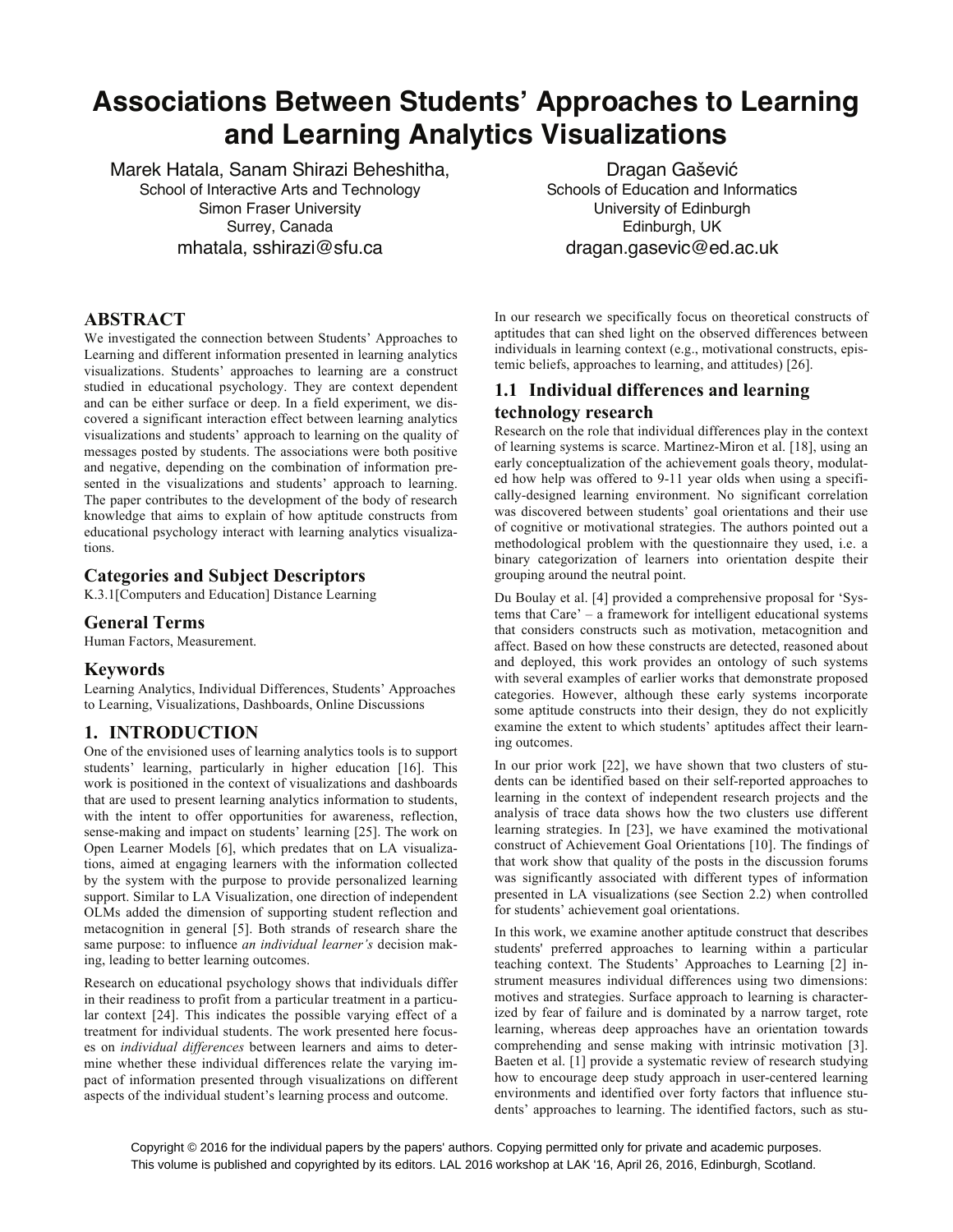dents' activity, nature of assessment, and self-direction in learning, are at a higher granularity those examined in our research, i.e. type of information visualized to learners.

## **1.2 This study**

We conducted a field experiment to examine the effects of different types of information presented through learning analytics visualizations on students' learning behavior while controlling for their individual approaches to learning. We designed three learning analytics visualizations where each showed information about a particular aspect of students' participation in online discussions in a university-level blended course. The visualizations were selected in a way to potentially speak to different students' motivations and influence their behavior in the discussion activity. We were explicitly not concerned with designing the visualizations as tools for future continuous use, rather as experimental means to examine if the studied associations exist and to what extent they influence the learning activity.

Asynchronous online discussions are commonly exploited to support collaborative learning [17] and can be seen as an environment in which students can interact to build both collective and individual understanding through conversation with their peers [15]. Critically, the level and quality of students' participation is largely influenced by students' agency [27], regardless of what extent the other learning activities in the course are using learning environment. Additionally, learning analytics in the form of reports and visualizations have been suggested to be supportive of participation and productive engagement in online discussions for the population of students as a whole [28]. Our results confirm that when controlling for students' approaches to learning, different visualizations presented to students are significantly associated with different quality characteristics of posted messages.

# **2. METHOD**

# **2.1 Study Design and Research Questions**

We executed our study as a field experiment in an authentic blended course setting. Students participated in an online group discussion activity on a topic related to the course content. Each student was randomly assigned to an experimental condition, i.e. they had access to one of the three visualizations presenting a particular type of information about their performance in the group discussion activity. Students' approaches to study were measured through a self-reported instrument.

We defined our research questions as follows:

**RQ1:** *Is there an association between visualization type and the quantity of students' posts when controlled for their self-reported approaches to learning?*

**RQ2:** *Is there an association between visualization type and the quality of students' posts when controlled for their self-reported approaches to learning?*

# **2.2 Learning Analytics Visualizations**

The choice of learning analytics visualizations was guided by the main goal of our prior study [23], in which we expected that the effect of the visualizations would vary with students' achievement goal orientations. The three visualizations selected aimed to potentially align with different types of motivations underlying students' goals. The achievement goals students have are relatively stable over time [21], as opposed to the students' approaches to learning that are context dependent [3]. Hence, we considered students' goals to be a primary driver for visualization selection in our study. Below are high level descriptions of the three visualizations; for the rationale for their selection readers are referred to

Discussion Topic - Discussion 1: Importance of learning a particular programming language for the web How do I compare with the class average?



#### **Figure 1: The design of the Class Average visualization**

Discussion Topic - Discussion 1: Importance of learning a particular programming language for the web How do I compare with top contributors in the class?



#### **Figure 2: The design of the Top Contributors visualization**

Discussion Topic - Discussion 1: Importance of learning a particular programming language for the web How coherent are my messages including these keywords?



**Figure 3: The design of the Quality visualization**

[23]. One aspect that is worth repeating here is that each visualization 1) presented one particular metric measuring the performance rather than multiple metrics as is common in more complex dashboards, and 2) provided a different standard for students to gauge their performance.

The *Class Average* visualization has been the most widely used approach when offering learning analytics dashboards and visualizations [7]. It allows students to compare their posting performance with the average number of messages posted by the rest of the class (Figure 1). Students compare their number of postings with that of their fellow students, which may not measure up to the expected number of postings established by an instructor. It has been shown that the effect of class average visualization on students' participation and learning was not always positive [7, 28].

The *Top Contributors* visualization shows the count of messages posted by the student in comparison to the top contributors in the class. Top contributors are the top 5 individuals in the class who have had the highest number of messages posted (Figure 2). The standard here is set to be the best students. This visualization also adds an additional dimension of increased personal recognition in the class by showing student's names and profile pictures.

Copyright © 2016 for the individual papers by the papers' authors. Copying permitted only for private and academic purposes. This volume is published and copyrighted by its editors. LAL 2016 workshop at LAK '16, April 26, 2016, Edinburgh, Scotland.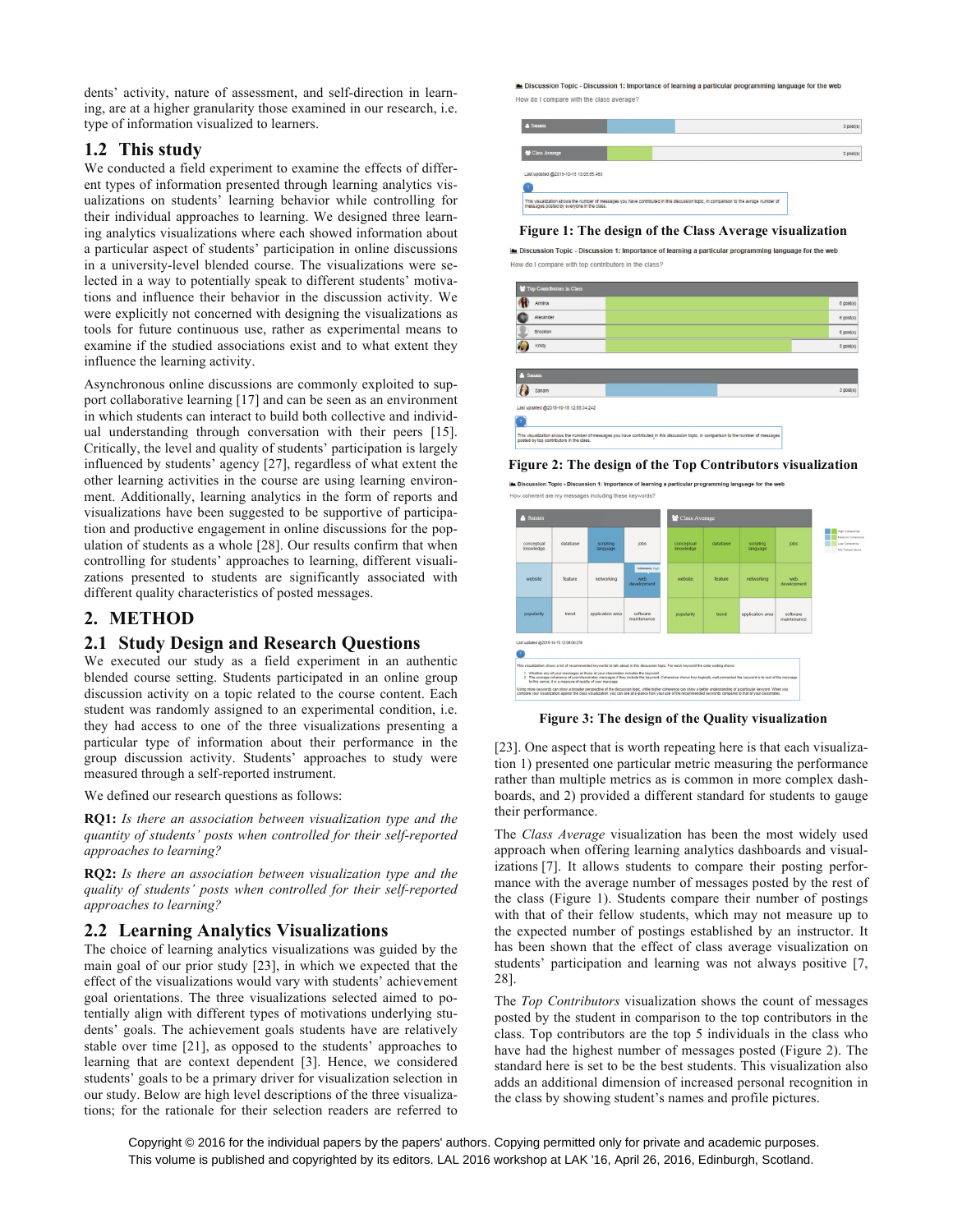The *Quality* visualization focuses on the content of posted messages, as opposed to focusing on counts of messages posted. It represents how many of the key concepts the student has covered within his/her posted messages and how well he/she has integrated those with logically related ideas. The key concepts for each discussion topic were previously identified by the course instructor. The visualization (Figure 3) showed the quality for each key concept as a color-coded square. However, the instructor did not identify which concepts are more important or what the visualization should 'look like' for an ideal discussion participation. Rather, students see color intensity as a measure of quality for their messages. One comparison they do have is with the average quality of each concept computed across all posted messages in the class. The color was determined by computing the Latent Semantic Analysis (LSA), a natural language processing technique for measuring the coherence of the text<sup>1</sup>, at the sentence level [11].

# **2.3 Online Group Discussion Activity**

LA Visualizations were embedded into a mandatory discussion activity inside Canvas LMS, worth 5% of students' final grade. Discussion across four courses included in the study were designed using the same guidelines that we prepared following collaborative learning literature [19, 30]. The students were in groups of 4-11; the discussions were open for 7-14 days. Each group posted in their own discussion space without the ability to see postings of students outside their group. All students within the same course were given the same open-ended questions and were instructed to explore different aspects of the question and come to the group resolution supported by material taught in the course as well as their individual research. Marking rubric explicitly stated expectations for quality, collaboration, tone, and quantity of the messages per student. LA visualizations were accessible via the link at the top of the discussion page; clicking the link opened a new tab with the visualization for the specific student. A snapshot of the discussion space setup can be viewed at http://at.sfu.ca/gCXQNW (permalink).

## **2.4 Participants**

-

Participants were students recruited from four courses at the second and third levels in a multidisciplinary Design, Media Arts and Technology program in a Canadian post-secondary institution. All students in the four courses included in the study were randomly assigned to one of the three visualizations. As a result, the students in the same discussion group could be assigned to different visualizations. Both participating and non-participating students engaged in the same discussion activity, and both groups had access to the visualizations. The only difference between participants and non-participants was that those who opted to participate in this study were asked to fill in several questionnaires, including students' approaches to learning questionnaire (see Section 2.5). The participants were predominantly 18-24 years old (93%), both male (66%) and female (34%), with moderate to expert familiarity with online discussions (80%), Canvas LMS (90%) and moderate to expert technical skills (95%).

#### **2.5 Data Collection and Measurement**

We retrieved the log data of students' discussion activity from the LMS, including texts of posted messages and the discussion group composition. We integrated this data with recorded visualization views. Finally, we computed counts of posted messages by each student per discussion and counts of visualization views. All the data were time-stamped.

The R-SPQ-2F (Revised Two-Factor Study Process Questionnaire) instrument was used to investigate students' approaches to learning [3] The instrument consists of 20 items that measure two scales (surface and deep approach), which in turn are subdivided into four subscales (deep-motive, deep-strategy, surface-motive, surface-strategy). The responses were recorded on a Likert-type scale, from 1 (never or only rarely true of me) to 5 (Always or almost always true of me). The total scores on 5 items corresponding to a subscale were used as the overall measure on that SPQ subscale.

## **2.6 Data Analysis**

#### *2.6.1 Coh-Metrix Analyses*

To evaluate the effectiveness of discussions and quality of argumentation we used Coh-Metrix, a computational linguistics facility that measures text characteristics at different levels, such as text coherence, linguistic complexity, characteristics of words and readability [14]. These components explained over 50% of the variability among over 37,250 texts:

- Narrativity: the degree to which the text is a narrative and conveys a story. On the opposite end of the spectrum are expository texts.
- Deep Cohesion: the degree to which the ideas in the text are cohesively connected at a mental and conceptual level.
- Referential Cohesion: reflects the degree to which explicit words and ideas in the text overlap with each other.
- Syntactic Simplicity: reflects the degree to which sentences have a lower number of words and use more simple and familiar structures rather than dense sentences and high frequency of embedded phrases.
- Word Concreteness: the degree to which the text includes words that are concrete and induce mental images in contrast to abstract words.

We computed values for each component above for all student messages that mentioned at least one of the key concepts identified by an instructor. The rationale is based on the work presented in [18], which gauged that these messages have traces of higher level of knowledge construction. For each student we averaged the values for each component in students' retained messages and used the averages as component values in our further analysis.

#### *2.6.2 Statistical Analysis*

We used hierarchical linear mixed models as a suitable method [20] to reflect the nested structure of our data, i.e. students being embedded in discussion groups, that were part of the discussion topics. To measure the effect of visualizations in our analysis we only included those students who had seen the visualizations at least twice.

For RQ1, the student's count of posts was the dependent variable, with SPQ scores. For RQ2, we identified 5 dependent variables: Narrativity, Deep Cohesion, Referential Cohesion, Syntactic Simplicity, and Word Concreteness. The independent variables in all models for both RQ1 and RQ2 were the visualization type assigned to the student (i.e., Class Average, Top Contributors, or Quality) and the covariates were the scores on four SPQ scales: deep-motive, deep-strategy, surface-motive, and surface-strategy.

We constructed a different linear mixed model for each dependent variable. To select the best fitting model for each dependent vari-

 $1$  Coherence has been described as "the unifying element of good writing" and hence it can be used in a way to measure quality of text. (http://www.elc.polyu.edu.hk/elsc/material/Writing/coherenc.htm)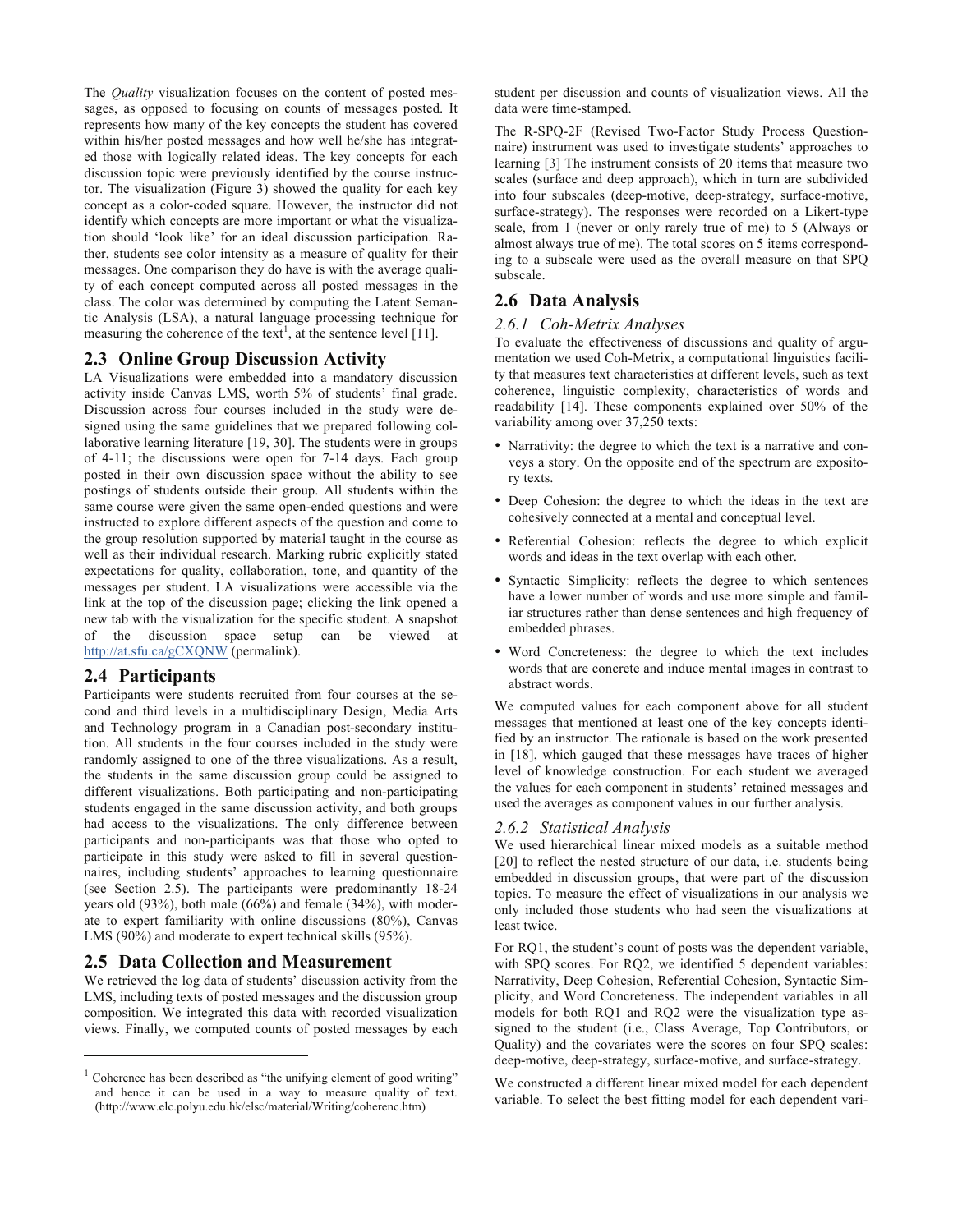able we 1) constructed a *null model* with student within a course as the only random effect<sup>2</sup>, 2) built a *fixed model* with the random effects introduced in the null model and the interaction between visualization type and four SPQ scale scores as the fixed effect, and 3) compared the null random-effects only model and fixedeffects model using both Akaike Information Criterion (AIC) and the likelihood ratio test to decide the best fitting model [12]. Primarily, the model with lower AIC was suggested to have a better fit. We used the likelihood ratio test to confirm AIC result. We also calculated an estimate of effect size  $(R^2)$  for each model, which reveals the variance explained by the model [29].

### **3. RESULTS**

Because students' use of learning analytics visualizations was voluntary, only a subset of students in the courses opted to view them. In our analysis, we considered only those students who viewed the visualization more than once, which indicated that they returned to the visualization with a purpose to view it, rather than just because of curiosity. Table 1 shows the number of students included in the analyses in RQ1 and RQ2 and how many times they viewed the visualization.

**Table 1: Count of visualization views for students who used visualizations**

| <b>Visualization</b> | N  | Median (25%,75%)  |
|----------------------|----|-------------------|
| Class Average        | 38 | 7.00(4.00, 9.00)  |
| Top Contributors     | 22 | 6.50(3.25, 15.50) |
| Quality              | 38 | 5.00(3.00, 10.00) |

## **3.1 RQ1**

According to the AIC and the likelihood ratio test the fixed model that included the interaction between learning analytics visualization and SPQ scales did not yield better fit than the null model. Hence, we have not discovered any association between the student's number of posts and visualization type when controlling for the student's approach to learning.

## **3.2 RQ2**

For two out of the five Coh-Metrix principal components we used to measure the quality of the messages, namely for Narrativity and Deep Cohesion, the fixed effect models that included interaction between learning analytics visualization and the four SPQ scales resulted in the better overall goodness of fit measures (AIC, likelihood ratio test, and  $R^2$ ) than the null models (Table 2). In these two cases we proceeded with further analyses.

#### *3.2.1 Narrativity*

 $\overline{a}$ 

Table 3 shows the fixed effects model for narrativity. Further examination of the linear mixed model for narrativity revealed the significant interaction effect between learning analytics visualization and *deep-strategy* ( $F(2,71.40)=7.68$ ,  $p<0.001$ ) and between learning analytics visualization and *surface-motive*  $(F(2,67.13)=4.03, p=0.022)$ .

Further investigation of the interaction effect between learning analytics visualizations and *deep-strategy* showed a significant difference in change of the scores of narrativity with changing scores of the SPQ Deep Strategy scale of 1) the users of the Top Contributors visualization compared to the users of the Quality visualization ( $z=2.83$ ,  $p=0.013$ ), and 2) the users of the Class Average visualization compared to the users of the Top Contributors

**Table 2. Inferential Statistic for Model fit assessment RQ2**

| <b>Narrativity</b>   |           |    |                |        |  |
|----------------------|-----------|----|----------------|--------|--|
|                      | γ2        | df |                | AIC    |  |
| Null Model           |           |    | 0.46           | 238.33 |  |
| <b>Fixed Model</b>   | 36.607*** | 14 | 0.81           | 229.72 |  |
| <b>Deep Cohesion</b> |           |    |                |        |  |
|                      | γ2        | df | $\mathbf{R}^2$ | AIC    |  |
| Null Model           |           |    | 0.34           | 233.54 |  |
| <b>Fixed Model</b>   | 30.456**  | 14 | 0.32           | 231.08 |  |

*χ2 values show the differences between the model in the current row and the model in the previous row. Significance codes: \*\*\* p<0.001 , \*\* p<0.01 , \*p<0.05*

**Table 3: Analysis of the fixed effects for Narrativity**

| Variable                        | ß        | SЕ    | 95% CI               |
|---------------------------------|----------|-------|----------------------|
|                                 |          |       | Upper<br>Lower       |
| Intercept (Class Average)       | $-0.222$ | 0.228 | $-0.677$<br>0.233    |
| Viz (Top Contributors)          | 0.203    | 0.217 | $-0.231$<br>0.637    |
| Viz $(Quality)$ ***             | 0.688    | 0.191 | 1.072<br>0.304       |
| Deep Motive.                    | $-0.308$ | 0.181 | 0.053<br>$-0.670$    |
| Deep Strategy                   | 0.275    | 0.202 | $-0.128$<br>0.678    |
| Surface Motive                  | $-0.201$ | 0.218 | $-0.636$<br>0.234    |
| Surface Strategy                | $-0.027$ | 0.184 | $-0.395$<br>0.342    |
| Viz(TopContr)*Deep Motive       | 0.511    | 0.344 | $-0.177$<br>1.198    |
| Viz(TopContr.)*Deep Strategy*** | $-1.380$ | 0.357 | $-2.093$<br>$-0.667$ |
| Viz(TopContr.)*Surf.Motive*     | 1.053    | 0.412 | 0.230<br>1.875       |
| Viz(TopContr.)*Surf.Strategy    | $-0.534$ | 0.400 | $-1.335$<br>0.266    |
| Viz (Quality)* Deep Motive      | 0.325    | 0.286 | $-0.246$<br>0.897    |
| Viz (Quality)* Deep Strategy    | $-0.226$ | 0.343 | $-0.911$<br>0.460    |
| Viz (Quality)* Surf.Motive      | $-0.109$ | 0.354 | $-0.817$<br>0.599    |
| Viz (Quality)* Surf.Strategy.   | 0.264    | 0.303 | $-0.342$<br>0.870    |

*Significance codes: \*\*\* p<0.001 , \*\* p<0.01 , \*p<0.05, .*

*p<0.1 (marginal)* 

*All variables are scaled*

**Table 4: Analysis of the fixed effects model for Deep Cohesion**

| Variable                              | ß        | <b>SE</b> | 95% CI               |
|---------------------------------------|----------|-----------|----------------------|
|                                       |          |           | Lower Upper          |
| Intercept (Class Average)             | $-0.024$ | 0.147     | $-0.318$<br>0.270    |
| Viz (Top Contributors)                | $-0.091$ | 0.228     | $-0.547$<br>0.364    |
| Viz (Quality)                         | 0.112    | 0.202     | $-0.292$<br>0.515    |
| Deep Motive *                         | $-0.384$ | 0.178     | $-0.740 - 0.028$     |
| Deep Strategy.                        | 0.370    | 0.200     | $-0.029$<br>0.768    |
| Surface Motive.                       | $-0.375$ | 0.216     | $-0.808$<br>0.057    |
| Surface Strategy                      | 0.150    | 0.183     | $-0.216$<br>0.517    |
| Viz(TopContr)*Deep Motive*            | 0.770    | 0.341     | 0.088<br>1.451       |
| Viz(TopContr.)*Deep Strategy***-1.278 |          | 0.358     | $-1.996$<br>$-0.561$ |
| Viz(TopContr.)*Surf.Motive***         | 1.387    | 0.412     | 2.211<br>0.563       |
| Viz(TopContr.)*Surf.Strategy**        | $-1.128$ | 0.401     | $-0.327$<br>-1.929   |
| Viz (Quality)* Deep Motive            | 0.479    | 0.294     | 1.066<br>$-0.108$    |
| Viz (Quality)* Deep Strategy          | $-0.342$ | 0.323     | 0.304<br>-0.988      |
| Viz (Quality)* Surf.Motive            | 0.051    | 0.332     | 0.714<br>$-0.612$    |
| Viz (Quality)* Surf.Strategy.         | 0.565    | 0.295     | $-0.026$<br>1.156    |

*Significance codes: \*\*\* p<0.001 , \*\* p<0.01 , \*p<0.05, .*

*p<0.1 (marginal) All variables are scaled*

We also considered discussion groups and activity counts as additional levels in the nested structure of the random effects. None yielded a better model.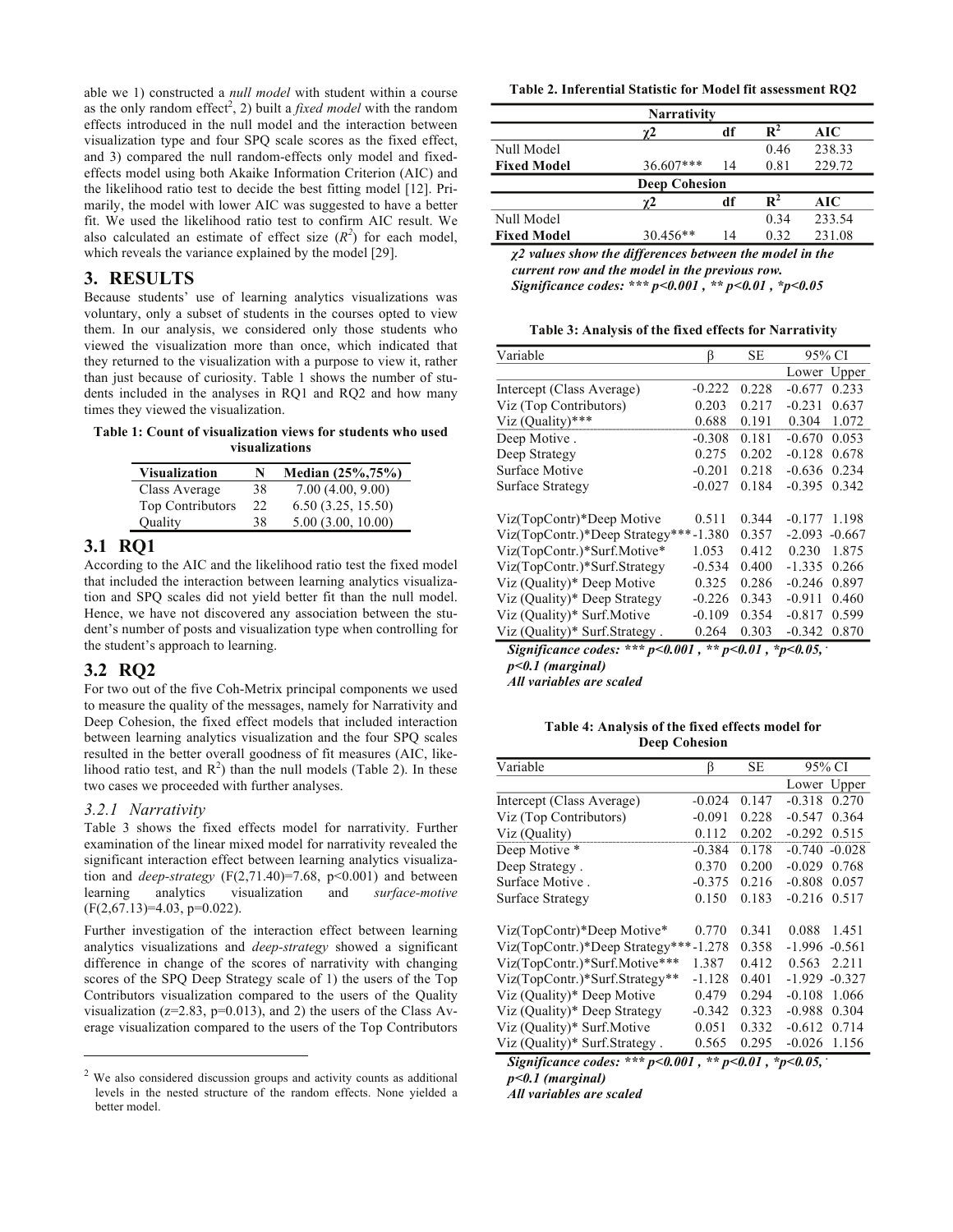(z=-3.87, p<0.001). The association between the *deep-strategy* and narrativity scores was positive for the Class Average visualization, followed by the small positive association for the users of the Quality visualization, while a strong negative association was found for the users of the Top Contributor visualization (see Table 5 in the discussion section).

The analysis of the interaction effect between learning analytics visualizations and *surface-motive* shows a significant difference in change of the scores of narrativity with changing scores of the SPQ Surface Motive scale of: 1) the users of Top Contributors compared to the users of Quality visualizations  $(z=2.62, z=0.01)$ p=0.023), and 2) the users of the Class Average visualization compared to the users of the Top Contributors visualization (z=2.56, p=0.028). The association between the *surface-motive*  and narrativity scores was negative for the Class Average and Quality visualizations, while a strong positive association was found for the users of the Top Contributor visualization (Table 5).

#### *3.2.2 Deep Cohesion*

Table 4 shows the fixed effects model for deep cohesion. Significant interaction effects between learning analytics visualization and three SPQ scales were discovered for deep cohesion: 1) *deepstrategy* (F(2,84.97)=6.37, p=0.0026), 2) *surface-motive* (F(2,84.18)=6.23), p=0.003), 3) *surface-strategy* (F(2,3.81)= 7.95, p<0.001). In turn, we further investigated each scale in detail.

First, investigation on the interaction effect between learning analytics visualizations and *deep-strategy* shows a significant difference in change of the scores of deep cohesion with changing scores of SPQ Deep Strategy scale of 1) the users of the Top Contributors visualization compared to the users of the Quality visualization  $(z=2.40, p=0.043)$ , and 2) the users of the Class Average visualization compared to the users of the Top Contributors visualization ( $z=-3.56$ ,  $p=0.001$ ). The positive association between the *deep-strategy* and deep cohesion scores was positive for the Class Average visualization, followed by the small positive association for the users of the Quality visualization, while a strong negative association was found for the users of the Top Contributor visualization (see Table 5 in the discussion section).

Second, the analysis of the interaction effect between learning analytics visualizations and *surface-motive* shows a significant difference in in change of the scores of deep cohesion with changing scores of the SPQ Surface Motive scale of: 1) the users of the Top Contributors visualization compared to the users of the Quality visualization  $(z=3.10, p=0.005)$ , and 2) the users of the Class Average visualization compared to the users of the Top Contributors visualization ( $z=3.37$ ,  $p=0.002$ ). The association between the *surface-motive* and deep cohesion scores was negative for the Class Average and Quality visualizations, while a strong positive association was found for the users of the Top Contributors visualization (Table 5).

Third, investigation of the interaction effect between learning analytics visualizations and *surface-strategy* shows a significant difference in change of the scores of deep cohesion with changing scores of the SPQ Surface Strategy scale of 1) the users of the Top Contributors visualization compared to the users of the Quality visualization ( $z=2.40$ ,  $p=0.043$ ), and 2) the users of the Class Average visualization compared to the users of the Top Contributors visualization  $(z=3.56, p=0.001)$ . The association between the *surface-strategy* and deep cohesion scores was strongly positive for the Quality visualization, followed by the positive association for the users of the Class Average visualization, while a strong

| Table 5: Summary of Interactions between Learning Ana-   |  |
|----------------------------------------------------------|--|
| lytics Visualizations and SPQ Scales on Quality of Posts |  |

|                                                   |               |                    | Assoc.  |  |
|---------------------------------------------------|---------------|--------------------|---------|--|
| SPO Scale                                         | Visualization | Dependent Variable | Coeff.  |  |
|                                                   | Class Average | Narrativity        | 0.27    |  |
| Deep<br>Strategy                                  |               | Deep Cohesion      | 0.37    |  |
|                                                   | Top           | Narrativity        | $-1.11$ |  |
|                                                   | Contributors  | Deep Cohesion      | $-0.91$ |  |
|                                                   |               | Narrativity        | 0.05    |  |
|                                                   | Quality       | Deep Cohesion      | 0.03    |  |
| Surface<br>Motive                                 |               | Narrativity        | $-0.20$ |  |
|                                                   | Class Average | Deep Cohesion      | $-0.38$ |  |
|                                                   | Top           | Narrativity        | 0.85    |  |
|                                                   | Contributors  | Deep Cohesion      | 1.01    |  |
|                                                   |               | Narrativity        | $-0.31$ |  |
|                                                   | Quality       | Deep Cohesion      | $-0.32$ |  |
|                                                   | Class Average | Deep Cohesion      | 0.15    |  |
| Surface<br>Strategy                               | Top           | Deep Cohesion      | $-0.98$ |  |
|                                                   | Contributors  |                    |         |  |
|                                                   | Quality       | Deep Cohesion      | 0.72    |  |
| Association coefficients are for scaled variables |               |                    |         |  |

*Association coefficients are for scaled variables*

negative association was found for the users of the Top Contributor visualization (Table 5).

## **4. DISCUSSION AND CONCLUSIONS**

The overall goal of this study was to investigate the association between the posting behavior of students with different approaches to learning when presented with different type of information via learning analytics visualizations.

## **4.1 Interpretation of the results**

While our prior work [23] illustrates significant associations between number of posts and the students' other-approach goal orientation for Quality and Top Contributors visualization, no association was discovered with students' approaches to learning. The students with a high tendency towards other-approach goal orientation aimed to compare themselves with others. The surface and deep approaches subscales analyzed in this study focus on how students approach their learning and the criteria established by the instructor. In our case, the marking criteria explicitly specified the minimum number of posts. It appears that no visualization provided enough incentive to modulate the number of posts for either the students with surface approaches (i.e. to do minimum number of posts to meet the criteria) or deep approaches (i.e. focus on discussed concepts).

Our results showed that after controlling for students' approaches to learning, some learning analytics visualizations had positive and some had negative effects on students' quality of posts observed through two discourse features, i.e. Narrativity and Deep Cohesion. Table 5 shows the summary of significant associations for each approach to learning. The values shown in Table 5 are coefficients of change of the discourse feature expressed in standard deviations per one standard deviation change in the student's score in their respective strategy.

*Narrativity* is a highly robust discourse component [14]. In general, one can find higher narrativity values in the texts conveying a story, using familiar words, showing higher prior knowledge and oral language. In their analysis of K-12 textbooks, Graesser et al. observed that the narrativity z-scores decreased by over one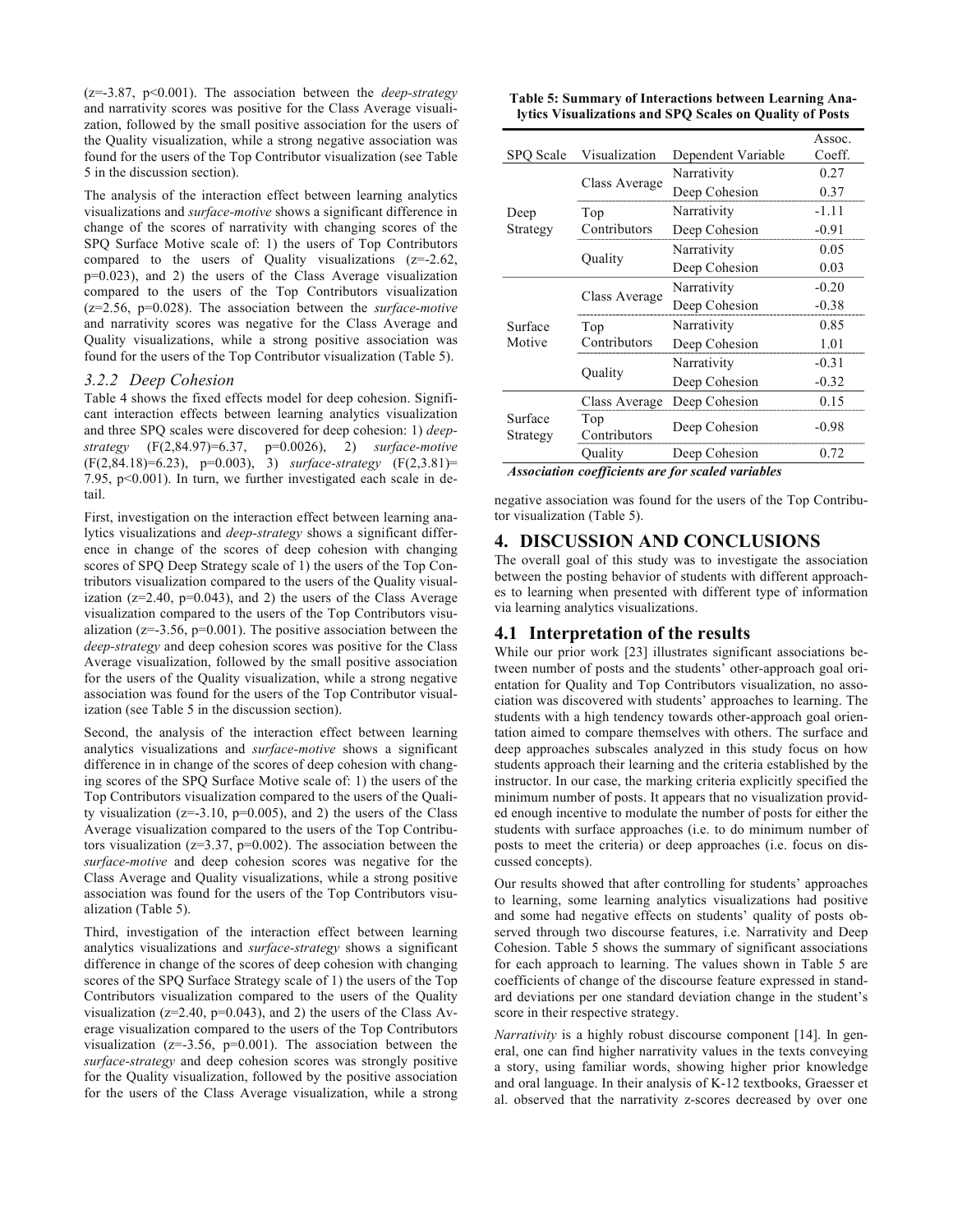standard deviation from grade level 2 to grade level 11 [14]. This decline was consistent across language used in arts, science and social studies. The opposite of texts with a story are informational texts, usually on unfamiliar topics and in the printed form. In our case the students discussed an unfamiliar topic for which they had to study new material. From this perspective, interpreting our findings is challenging as we are dealing with a new topic situation, delivered in the discussion forum, which resembles more the oral form than the printed one.

It helps to look at the narrativity relative to deep cohesion. As found in [14], "informational texts tend to have higher cohesion between sentences, as compared to narratives; cohesion is apparently one way to compensate for the greater difficulty of unfamiliar subject matter". *Deep cohesion* measures causal and intentional connections between sentences. In the study by Graesser et al., there was a very small increasing trend observed with increasing grades and at grade  $11+$  a very small difference between language used in arts, science and social science [14].

Dowell et al. [8] in their group chat study with undergraduate students have shown that increasing deep cohesion and increasing syntactic complexity were strong predictors of the individual students' learning performance. When evaluating the metrics across all messages within the group, the deep cohesion of all messages in the group was predictive of the group performance. These findings align well with underlying cognitive science theories which emphasize that deep cohesion should be given a higher weight because of its importance for knowledge construction [9].

We observed that for the two subscales which showed significant associations with visualization types, i.e. deep strategy and surface-motive, the change of students' approaches to learning subscale values had the *same association direction* as the change in narrativity and deep cohesion for *each* of the visualizations. Given the fact that the discussion topics were new, and students' posts were expected to be expository, we expected to observe that an increase in coherence would be associated with the decrease in narrativity. We observed a similar direction of change in our study when exploring students' goal orientations [23]. This finding is somewhat contradictory to the previous observations, both by Graesser et al. [14] and Dowell et al. [8], where the deep cohesion compensated for the reduced narrativity. We speculate that the context within which the text was produced, i.e. discussion activity itself, placed a strong demand on communicating ideas in a form that is directed at group members as in oral conversation, i.e. the texts can be easily absorbed and replied to by the group members.

The second notable observation is that of the *rate of change* in narrativity and deep cohesion: it is nearly identical or very close. As can be seen in Table 5 this observation is repeated six times. We do not have any explanation for this observation and it would be interesting to see 1) if this relationship holds in other contexts, and 2) if it does, what are the context characteristics under which the text is produced.

With respect to deep cohesion, our results showed that using a certain visualization showed a positive association between students' approaches to learning and deep cohesion, while a negative association is observed for a different visualization. The pattern with respect to the *direction* and *value* of the association is observed across the three subscales in Table 5. The associations for both strategy subscales, i.e. deep-strategy and surface-strategy, are nearly a mirror for Class Average and Top Contributor visualizations, when compared with the surface-motive approach. The

Quality visualization follows the same pattern in terms of the association direction.

Referring back to Biggs [2], p.11, *deep-strategy* is a meaningful approach, characterized by reading widely and inter-relating with previous knowledge. Our results show that as students' tendency towards the *deep-strategy* approach increases, we observe a positive association with deep cohesion of 0.37 for the users of the Class Average visualization, a negligible positive association of 0.03 for the Quality visualization and a strong negative association of -0.91 for Top Contributors. Exploring the questionnaire that determines *deep-strategy* [3] may provide a clue why Top Contributors can be detrimental to the students' performance: the visualization provides no information that can reinforce the student approach, such as encouragement to do more work on a topic, spending extra time to obtain more information, and looking through the most suggested readings. Rather, the visualization drives students' attention to the highest number of posting per class, detracting from the meaning and focusing on high volume and personal recognition. The Class Average visualization does not support deep approach directly, rather it may be providing a more meaningful norm for quantity of messages and leaving students to concentrate on what is important for their own learning. These suppositions should be tested via more qualitative approaches, such as student think aloud protocols. Interestingly, the association of Quality visualization, which aimed to focus student attention on key concepts to be covered in discussion, resulted in low deep cohesion association with deep-strategy. This may have been because the visualization did not add any new information to deep -strategy learners, since they already are studying broadly and do not need such a direction. Neither are such students interested in a comparison with how others are doing in the class.

The *surface-strategy* approach is reproductive, characterized by students limiting targets to bare essentials and aiming to reproduce material by pursuing rote learning [2], p.11. A high association for deep cohesion for the users of the Quality visualization follows the definition of the *surface-strategy* approach: students pursuing this approach would benefit from an explicit list of key concepts to discuss by pragmatically directing their attention to those concepts. The Top Contributors visualization, highly negatively associated with *surface-strategy* (-0.98), diverts student attention away from one of the main tenets of the approach: minimum essential contribution. From this same perspective, the Class Average visualization is providing information that gives students a reasonable norm to relate to and which does not fundamentally interfere with their approach.

The *surface-motive* approach is defined as instrumental; students' main purpose of learning is to meet requirements minimally by balancing between working too hard and failing [2]. The interpretation of the observed results is rather difficult. Although one would expect the Class Average visualization to align with this strategy rather well, the association for Deep Cohesion is negative (-0.38). In contrast, there is a highly positive association with the Top Contributors visualization (1.01). One possible explanation may lie in the original Biggs research, which showed one of three factors that loaded on the surface-motive approach was pragmatism (the other two were academic neuroticism and test anxiety). Students showing a high level of pragmatism are grade oriented and they see university as a means to some other end [2]. The Top Contributors visualization, by recognizing the top contributors by name, may appeal to students pursuing the surface-motive strategy as it can potentially elevate them in the eyes of their peers. Exploring connections between students' approaches to learning and students' motivations, in the context of the learning analytics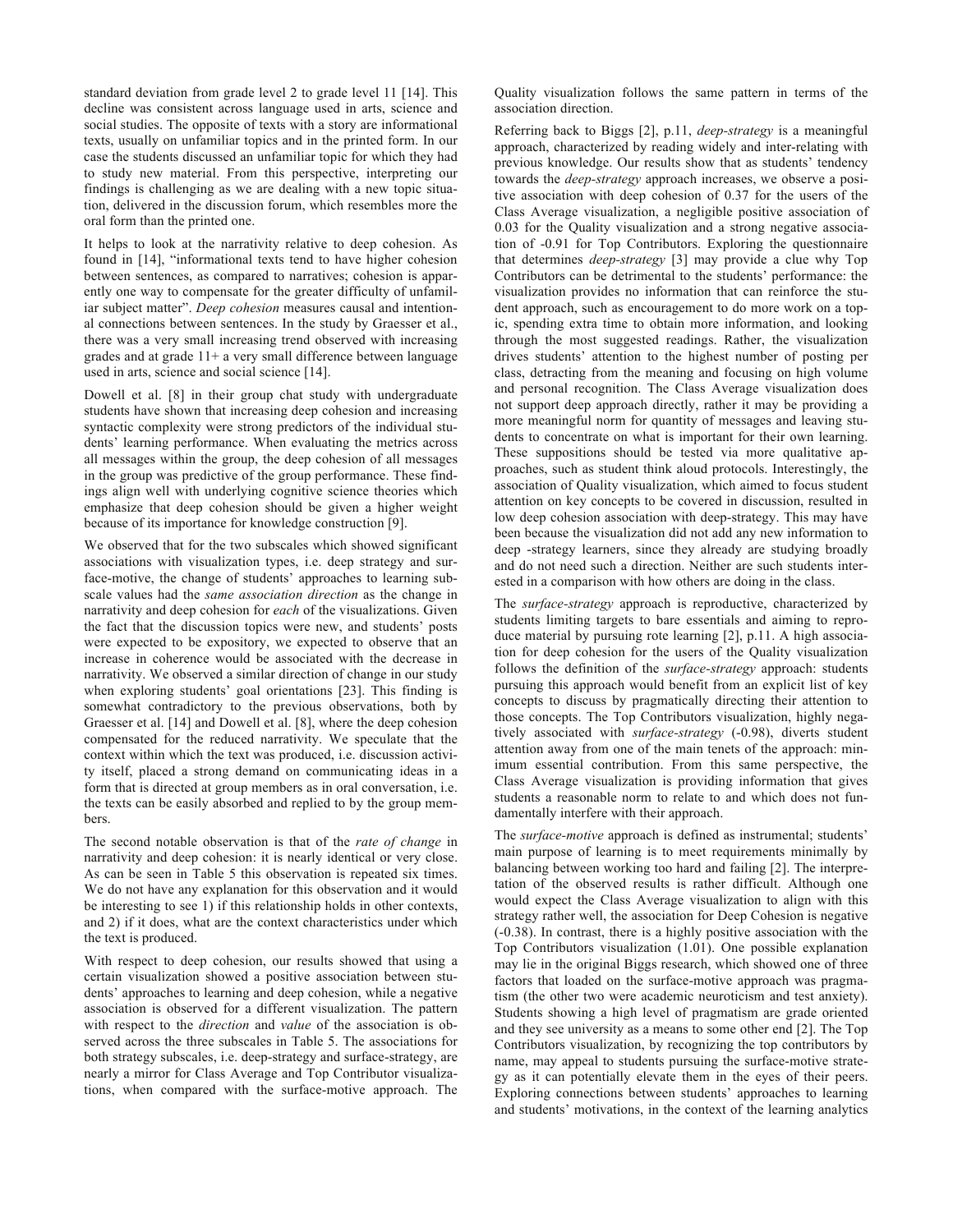visualizations, may help to understand these discovered associations better. Finally, the Quality visualization was negatively associated with Deep Cohesion (-0.32). The Quality visualization in our study showed 16 to 25 key concepts per discussion topic. The relatively large number of key concepts could have caused confusion for students who aimed to do as little work as possible, and aimed only at passing acquaintance with topics [3]. The academic neuroticism factor, defined as "overwhelmed and confused by demands of the course work" [2], p.17 that loaded on this approach would further confirm this interpretation.

It is interesting to note that *deep-motive* approach showed no association with any of the components regardless of the visualization. Deep-motive is intrinsically driven and aims to actualize the interest and competence in a particular academic subject. Hence, since the approaches to learning are context dependent, it may be that the visualizations did not affect students' intrinsically driven interests in the subjects sufficiently.

#### **4.2 Limitations and Future Research**

We are aware of several limitations of our study. Two main limitations related to the way the visualizations were developed and deployed include i) the limited types of information presented, and ii) the need for students to access the visualizations by actively clicking the link. From the theoretical construct point of view, we looked at the students' approaches to learning in isolation from other ways of measuring individual differences. Even if this research complements our prior study that explored motivational construct of achievement goal orientations [23], further analysis that considers several constructs and their interrelation is needed. Although our data were collected from six discussion activities in four courses, they still originate from the same university program; a validation in a different setting is needed. Finally, this work focused on learning analytics for discussions. Investigating the association between individual characteristics and different ways of visualizing other learning activities is needed to generalize our findings.

Another possible limitation is that students in blended-learning courses do interact in person and they may have also discussed the topic outside of the technology. Although this needs to be acknowledged, we do not see it as likely because i) the groups were randomly generated, hence avoiding established friend circles to form discussion groups, ii) all courses had a major group project that is known to consume much out-of-class time and the grouping is different, and iii) relatively short time of 7-14 days and the number of expected posts per discussion do not work well with logistics when students meet on campus face to face.

The students' approaches to learning instrument can measure several things, depending on how it is deployed [3]: 1) students' preferred approaches to learning in a particular context, 2) when applied before and after an intervention, the instrument can measure its effectiveness in bringing students towards deep approaches, and 3) the ratio of deep and surface approaches, when measured for the whole class, can be used to compare pedagogical characteristics of different courses. Our study measured students' preferred approaches to learning, as established in the context of a particular course. The discussion activity followed immediately after we gathered the self-reported data, hence there was a rather limited influence of other activities that may have caused the change of the students' approaches, as the second possible use might have suggested. From this perspective, we can assume that the discovered associations between the quality of the posted messages and the visualization types when controlled for learning approaches arose from the students' exposure to the visualizations.

The strengths of the associations, especially with the deep cohesion component that is a key component for constructing meaning from the discourse, makes the students' approaches to learning one of the candidates for measuring individual differences with the goal of selectively offering visualizations to students with certain characteristics. However, before we reach that point, further research is required.

First, we need to reconcile the fact that ideally all the students would engage with the course as deep learners. Students adopt surface approaches because the course design allows it [3]. Hence, it is encouraging to see that there are visualizations, i.e. Top Contributors for surface-motive and Class Average and Quality for surface-strategy, that showed moderate to strong positive association for deep cohesion. It would be interesting to observe if exposure to these visualizations indeed changes students' approaches to learning, as suggested by Biggs [3] above, or is relatively hard to change, as indicated for example by Gijbels et al. [13].

Second, we need to be aware that we also found negative associations between some approaches to learning and visualizations. These are worrisome for learners with undesirable surface approaches but even more so for learners with the deep-strategy approach when viewing the Top Contributors visualization. Clearly, before we can confidently deploy learning analytics for learners, a better understanding is needed of how the interplay of students' approaches, context, and the information being presented to students is affecting learning outcomes.

**Acknowledgement**. This research was supported by the Social Sciences and Humanities Research Council of Canada. The authors would like to thank reviewers for constructive comments that helped to improve this paper.

## **5. REFERENCES**

- [1] Baeten, M. et al. 2010. Using student-centred learning environments to stimulate deep approaches to learning: Factors encouraging or discouraging their effectiveness. *Educational Research Review*. 5, 3, 243–260.
- [2] Biggs, J. 1987. Student Approaches to Learning and Studying. *Australian Council for Educational Research.*
- [3] Biggs, J. et al. 2001. The revised two-factor Study Process Questionnaire: R-SPQ-2F. *The British journal of educational psychology*. 71, Pt 1, 133–49.
- [4] Du Boulay, B. et al. 2010. Towards systems that care: A Conceptual Framework based on motivation, metacognition and affect. *International Journal of Artificial Intelligence in Education*. 20, 197–229.
- [5] Bull, S. and Kay, J. 2013. Open Learner Models as Drivers for Metacognitive Processes. *International Handbook of Metacognition and Learning Technologies*. R. Azevedo and V. Aleven, eds. 349–365.
- [6] Bull, S. and Kay, J. 2007. Student Models that Invite the Learner In: The SMILI Open Learner Modelling Framework. *International Journal of Artificial Intelligence in Education*. 7, 2, 89–120.
- [7] Corrin, L. and de Barba, P. 2014. Exploring students' interpretation of feedback delivered through learning analytics dashboards. *Proceedings of the ascilite 2014 conference*
- [8] Dowell, N.M. et al. 2014. What Works: Creating Adaptive and Intelligent Systems for Collaborative Learning Suppor.